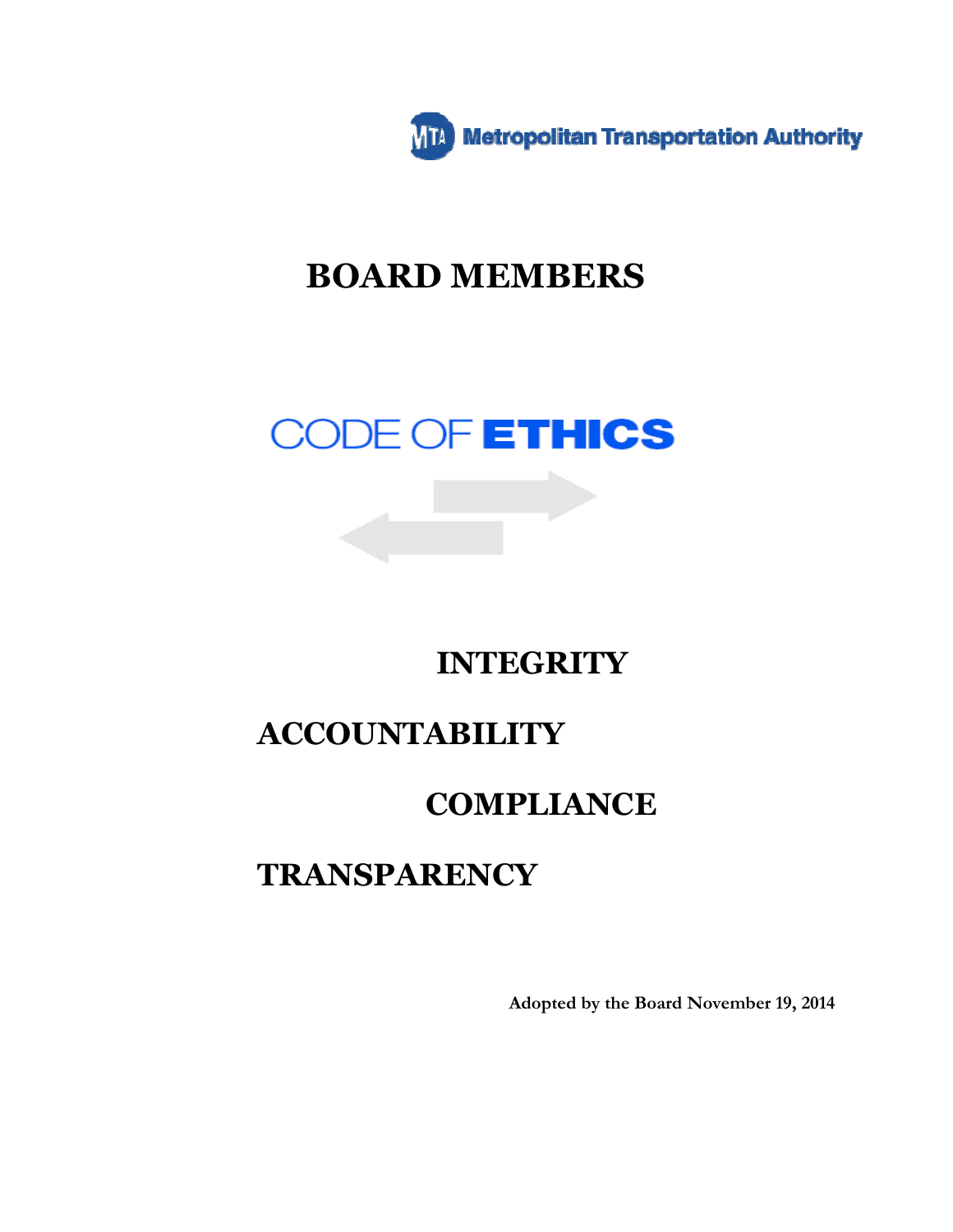# **Metropolitan Transportation Authority**

As Board Members of the MTA, we have been entrusted with the responsibility of overseeing the operation of an organization that serves more than 2.4 billion people on its subways, buses and railroads and almost 300 million people on its bridges and tunnels each year. The MTA is committed to fostering a climate of transparency and the highest ethical standards in its operations and in its dealings with the public. In accordance with the Public Authorities Law, the MTA Board is required to adopt a Board Member Code of Ethics that reflects these goals. The Board Member Code of Ethics is intended to provide guidance with respect to applicable laws and standards governing ethical conduct and help Board Members recognize and deal with ethical issues that they may confront in their capacity as Board Members.

The principal source of most New York State law governing the ethical conduct of Board Members is Section 74 of the Public Officers Law of the State of New York, which establishes certain rules with respect to conflicts of interest. Copies of this statute are available from the Joint Commission on Public Ethics directly or from the MTA Corporate Compliance. Under this section, no Board Member "should have any interest, financial or otherwise, direct or indirect, or engage in any business or transaction or professional activity or incur any obligation of any nature, which is in substantial conflict with the proper discharge of his duties in the public interest."

Board Members are encouraged to bring questions about particular circumstances that may implicate the State Ethics Law or one or more of the provisions of this Code to the Chairman or to either the MTA General Counsel or the Chief Compliance Officer.

Each Board Member brings his or her unique personal experiences and perspectives to bear in making official decisions on behalf of the MTA as a whole. We have a duty to exhibit high standards of integrity and commitment in the performance of our official duties. I am proud of the tremendous progress that MTA has made in improving its corporate governance practices, and t his Board Member Code of Ethics reaffirms and memorializes MTA's commitment to the highest ethical standards in the manner in which it conducts its official business.

**Thomas F. Prendergast Chairman and Chief Executive Officer**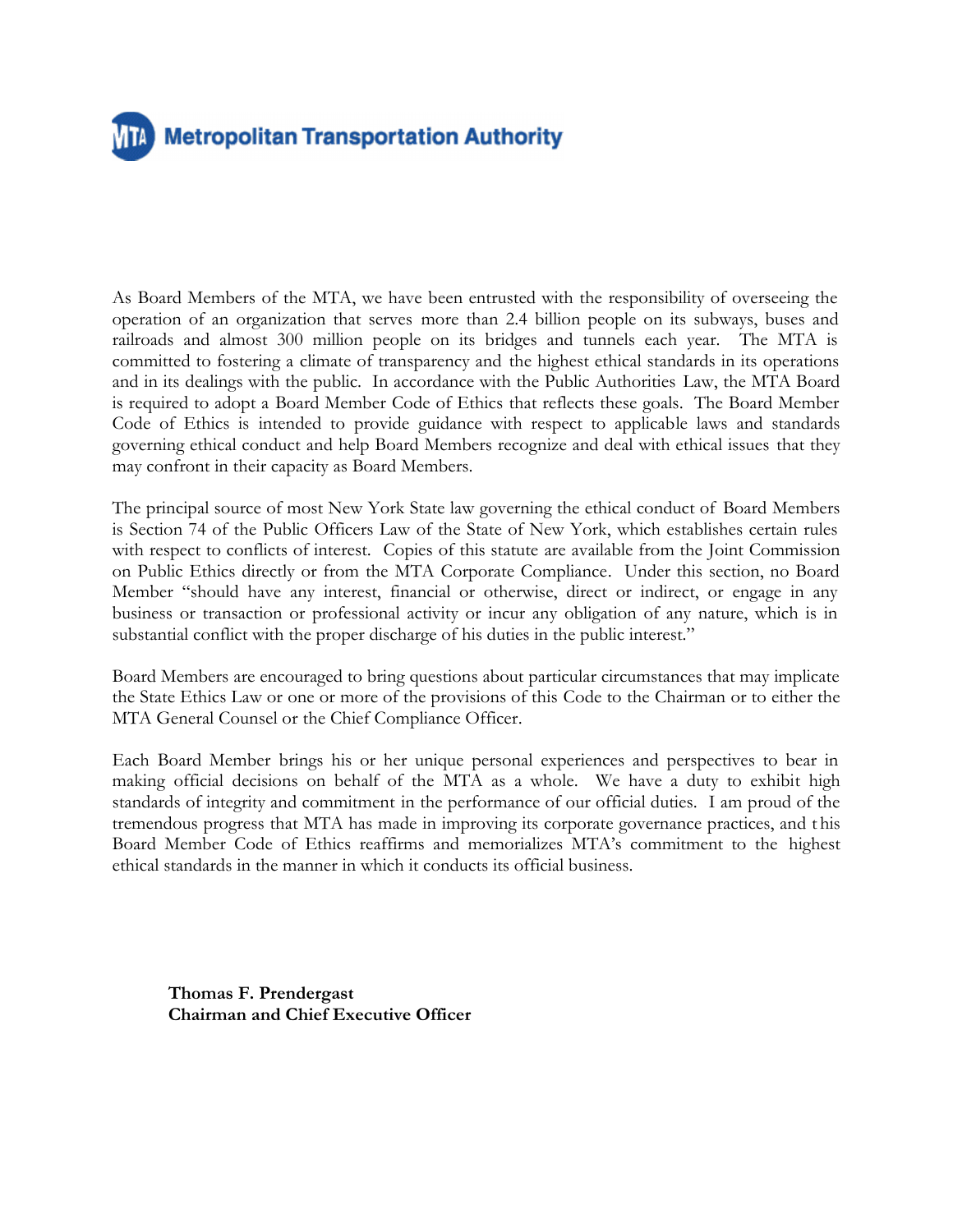### METROPOLITAN TRANSPORTATION AUTHORITY BOARD CODE OF ETHICS

## **MIA** Metropolitan Transportation Authority

### **Table of Contents**

| <b>Section 1.01</b> |  |  |  |
|---------------------|--|--|--|
| <b>Section 1.02</b> |  |  |  |
| <b>Section 1.03</b> |  |  |  |
|                     |  |  |  |
| <b>Section 2.01</b> |  |  |  |
| <b>Section 2.02</b> |  |  |  |
| <b>Section 2.03</b> |  |  |  |
| <b>Section 2.04</b> |  |  |  |
| <b>Section 2.05</b> |  |  |  |
| <b>Section 2.06</b> |  |  |  |
|                     |  |  |  |
| <b>Section 3.01</b> |  |  |  |
| <b>Section 3.02</b> |  |  |  |
| <b>Section 3.03</b> |  |  |  |
| <b>Section 3.04</b> |  |  |  |
|                     |  |  |  |
| <b>Section 4.01</b> |  |  |  |
| <b>Section 4.02</b> |  |  |  |
| <b>Section 4.03</b> |  |  |  |
| <b>Section 4.04</b> |  |  |  |
| <b>Section 4.05</b> |  |  |  |
| <b>Section 4.06</b> |  |  |  |
| <b>Section 4.07</b> |  |  |  |
| <b>Section 4.08</b> |  |  |  |
| <b>Section 4.09</b> |  |  |  |
| <b>Section 4.10</b> |  |  |  |
| <b>Section 4.11</b> |  |  |  |
|                     |  |  |  |
| Section 5.01        |  |  |  |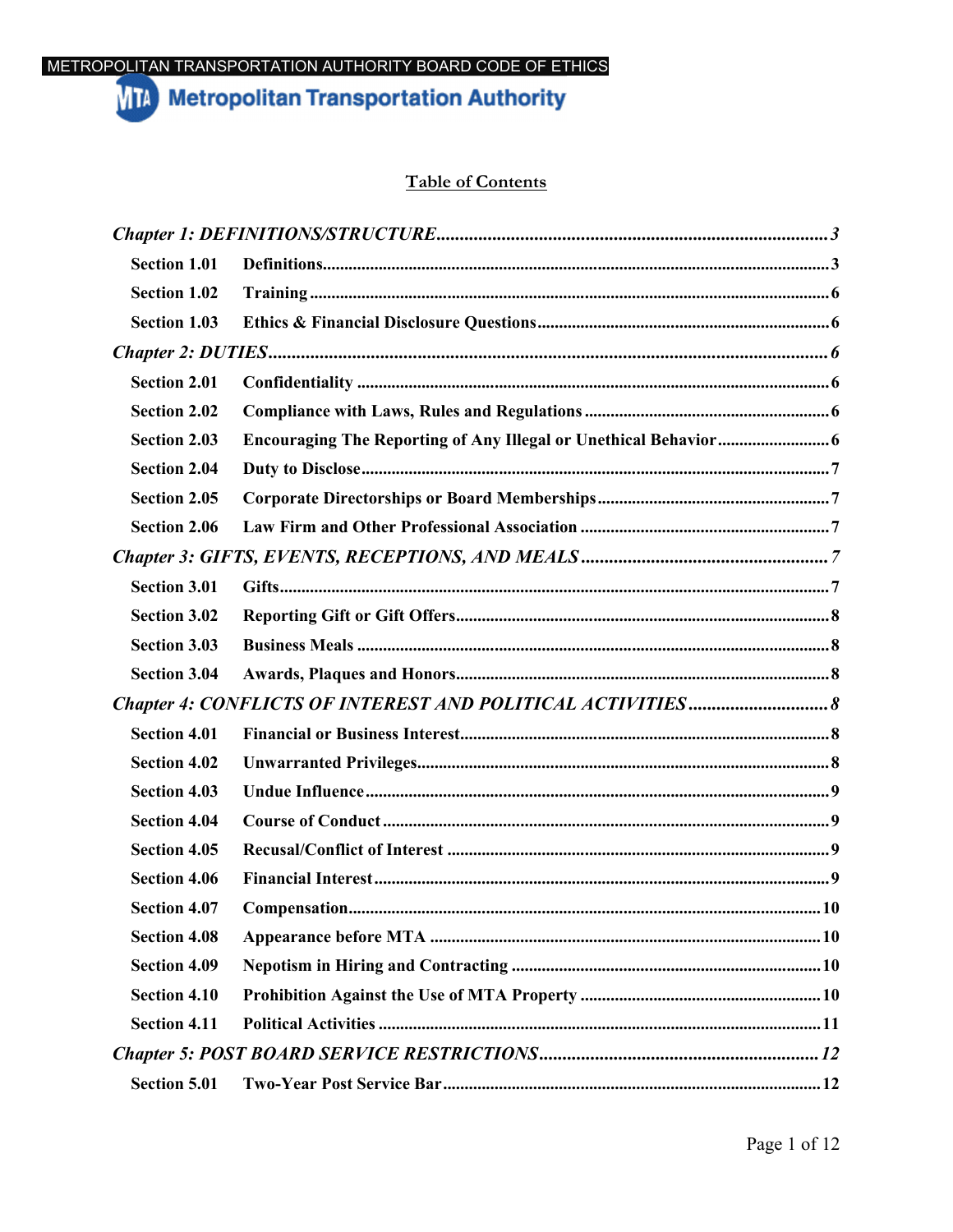### METROPOLITAN TRANSPORTATION AUTHORITY BOARD CODE OF ETHICS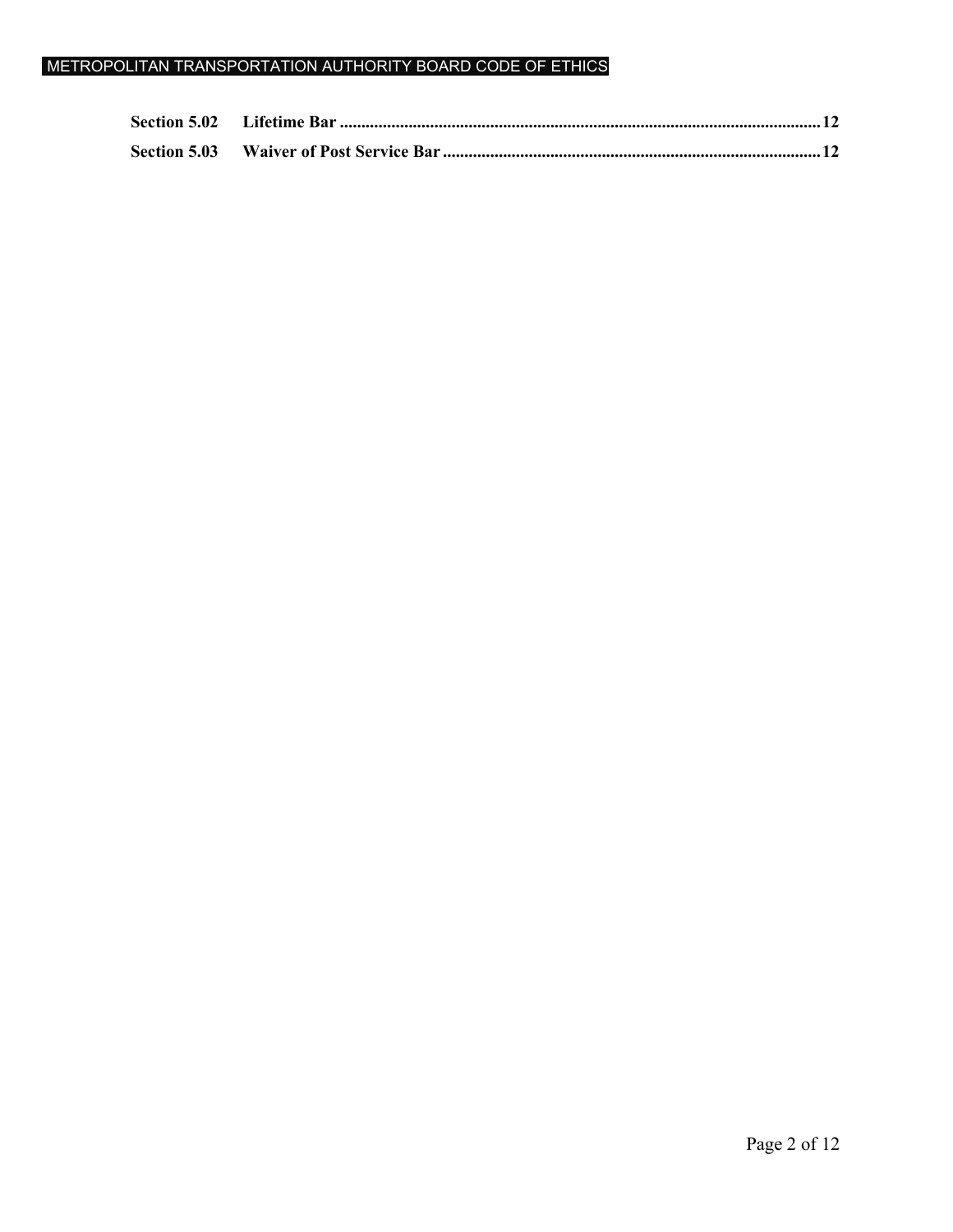## **Chapter 1: DEFINITIONS/STRUCTURE**

#### <span id="page-4-0"></span>**Section 1.01 Definitions**

<span id="page-4-1"></span>As used in this Code, capitalized terms, except where it is clear by the context that another meaning is intended, shall have the following meanings:

**Annual Statement of Financial Disclosure** means the financial disclosure statement required to be filed with the Joint Commission on Public Ethics by certain public employees and board members under the State Ethics in Government Act, Public Officers Law Section 73-a and this Code.

**Board Member** means the Chairman or any of the individuals appointed to serve as a Member of the Board, both voting and non-voting, of the Metropolitan Transportation Authority. All Board Members also serve *ex officio* as members of MTA New York City Transit, Manhattan and Bronx Surface Transit Operating Authority, MTA Long Island Rail Road, MTA Metro-North Railroad, MTA Long Island Bus, MTA Bus Company, MTA Capital Construction Company, the Staten Island Rapid Transit Operating Authority, the First Mutual Transportation Assurance Company, MTA Bridges and Tunnels, and all future affiliated or subsidiary entities of the MTA. All of such entities are hereinafter collectively referred to as the MTA.

**Business** means any activity, paid or unpaid, by a Board Member or any individual, firm, company, corporation or other entity, wherein the goal or objective is obtaining monetary income or other things of value or operating an enterprise. Such activity may be for profit or not-for-profit.

**Code** means this Board Members' Code of Ethics.

**Confidential Information** means information, whether or not set forth in writing, that is available to a Board Member only because of such Member's position and which is treated by the MTA as being confidential or which the Board Member has reason to believe is confidential. Information does not have to be formally labeled "confidential" to be confidential. Confidential information includes information disclosed during an executive session of the MTA Board.

**Compensation** means any money, thing of value or financial benefit conferred, directly or indirectly, in whatever form, in return for services rendered or to be rendered. With regard to matters undertaken by a firm, corporation or association, compensation shall mean net revenues, as defined in accordance with generally accepted accounting principles.

**Employment** means performance of services, for or on behalf of any entity or individual, to obtain economic or other material benefit.

**Family Member** means (i) a Board Member's spouse, domestic partner, child or sibling; (ii) a person who is a direct descendant (or the spouse of a direct descendant) of a grandparent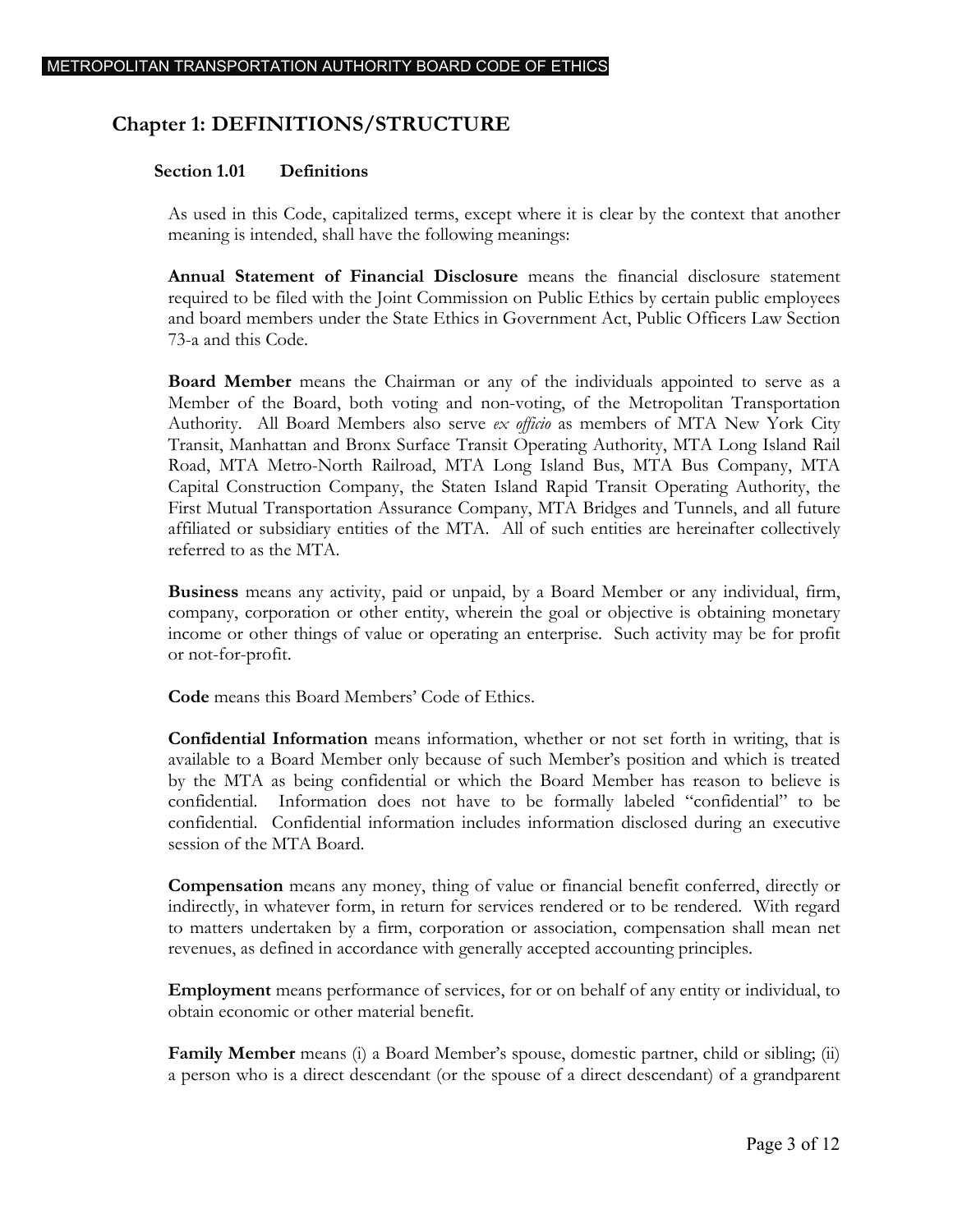of the Board Member or a grandparent of the Board Member's spouse or domestic partner; or (iii) a person living in the same household as an Board Member.

**Fundraising** means the raising of funds for an organization through solicitation of funds or sale of items or participation in the conduct of an event.

**Gift** means the transfer, without equivalent consideration, of anything or benefit, tangible or intangible, having more than nominal value, including, but not limited to, loans, forbearance, services, travel, gratuities of any kind, favors, money, meals, refreshments, entertainment, hospitality, promises, tickets to entertainment or sporting events, weekend trips, golf outings, loans of equipment, or other thing or benefit. **(See definition of "Items of Nominal Value" below.)**

**Items of Nominal Value** means items such as mugs, key rings, calendars, pens and the like that are of minimal value unless such items are being given under circumstances where it reasonably can be inferred that such item was intended to influence the Board Member in the performance of such Board member's official duties. For purposes of determining value, an item is not deemed reduced in value by virtue of its being embossed or otherwise marked with a company logo, identification, or advertising.

**Joint Commission on Public Ethics** means the Commission established within the New York Department of State under Section 94 of the New York Executive Law pursuant to the Public Integrity Reform Act of 2011.

**New York State Agency** means any New York State department, or division, board, commission, or bureau of any state department, any public benefit corporation, public authority, or commission at least one of whose members is appointed by the Governor, or the State University of New York, or the City University of New York, including all their constituent units except community colleges of the State University of New York and the independent institutions operating statutory or contract colleges on behalf of the State. All MTA Agencies are New York State Agencies for purposes of this Code.

**Participation in the Conduct of an Event** means active and visible participation in the promotion, production or presentation of the event and includes serving as honorary chairperson or committee member or sitting at the head table during the event. The term does not mean the mere attendance at the event, provided the Board Member's attendance is not being used by the non-profit to promote the event.

#### **Prohibited Source means:**

- (a) a Vendor; including any person, seller of goods or services, bidder, proposer, consultant, contractor, trade, contractor or industry association, or any other person/entity with which the MTA is doing business, as well as those persons and business entities who have expressed an interest in doing business with the MTA, whose activities directly or indirectly benefit the MTA, or who have a history of doing business with the MTA in the recent past; or
- (b) a tenant or licensee of the MTA; or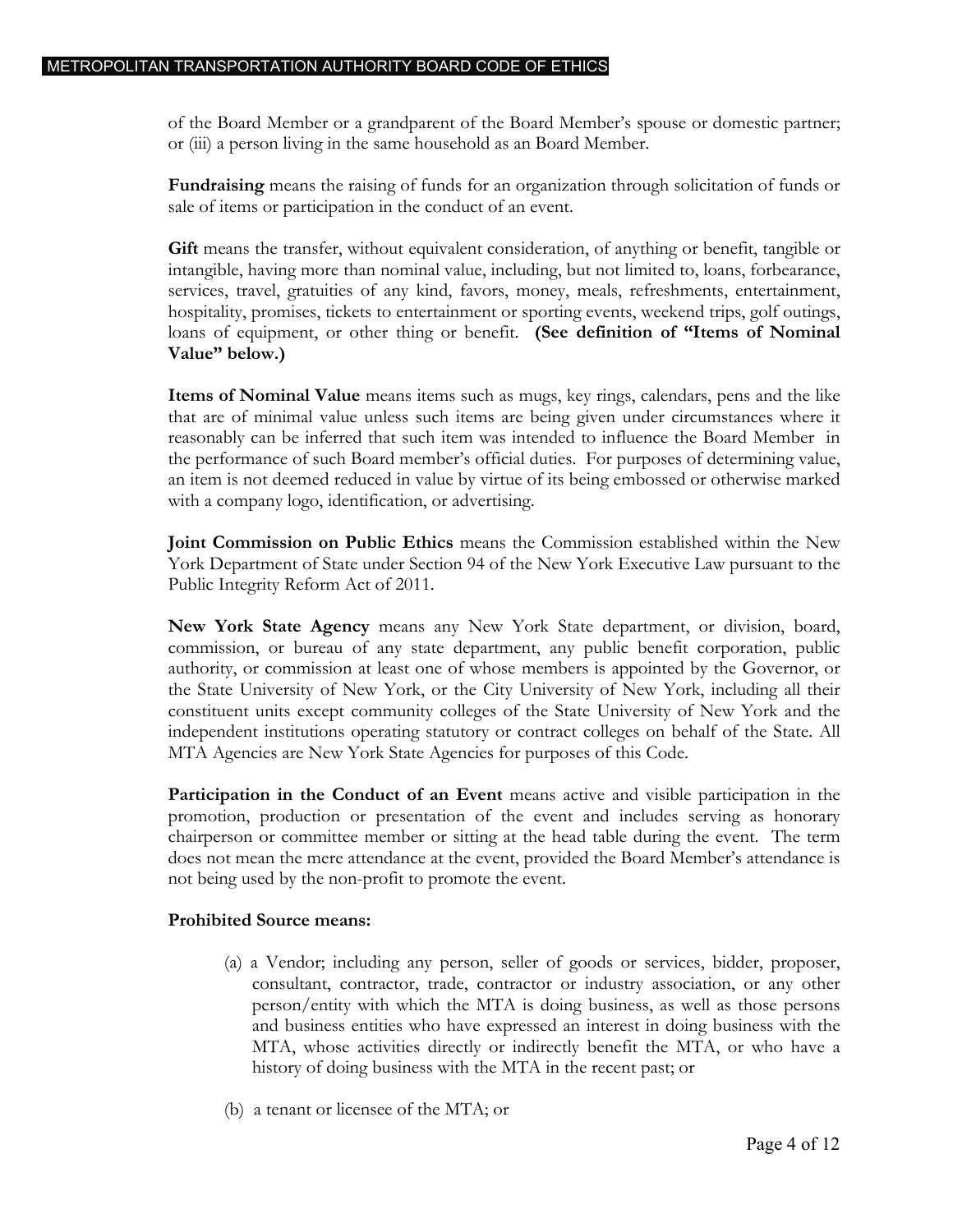- (c) any person or entity who on his, her or its own behalf, or on behalf of any other person or entity, satisfies any one of the following:
	- (1) is regulated by, negotiates with, appears before in other than a Ministerial Matter, seeks to contract with or has contracts with, or does other business with: (i) the Board Member, in his or her official capacity as a Board Member; (ii) the MTA; or (iii) any other New York State Agency when the MTA is to receive the benefits of the contract; or
	- (2) is required to be listed on a statement of registration pursuant to  $\[1-e(a)(1)$  of article 1-A of the Legislative Law and lobbies or attempts to influence actions, decisions, or policies of the MTA; or
	- (3) is the spouse or unemancipated child of any individual satisfying the requirements of subsection  $(c)(2)$  above; or
	- (4) is involved in any action or proceeding, in which administrative and judicial remedies thereto have not been exhausted, and which is adverse to either: (i) the Board Member in his or her official capacity as a Board Member; or (ii) the MTA; or
	- (5) has received or applied for funds from the MTA at any time during the previous 12 months up to and including the date of the proposed or actual receipt of the item or service of more than Nominal Value.

**Representative Capacity** means the representation of the interests of a client or other person pursuant to an agreement express or implied, for compensation for services.

**Regulatory Agency** shall mean the banking department, insurance department, state liquor authority, department of agriculture and markets, department of education, department of environmental conservation, department of health, division of housing and community renewal, department of state (other than the division of corporations and state records), department of public service, the industrial board of appeals in the department of labor and the department of law (other than when the attorney general or his agents or employees are performing duties specified in Section Sixty-Three of the Executive Law such as investigation, prosecution and defense of actions in which the State is interested).

**Solicitation** means any request, invitation, or suggestion (oral or written) made under circumstances where it reasonably could be concluded that the individual or entity receiving same is being asked to, or is expected to, comply with a request, invitation, or suggestion.

**State Ethics Law** means New York Public Officers Law Sections 73-a and 74 as may be amended or modified by the New York State Legislature and the rules and regulations promulgated thereunder.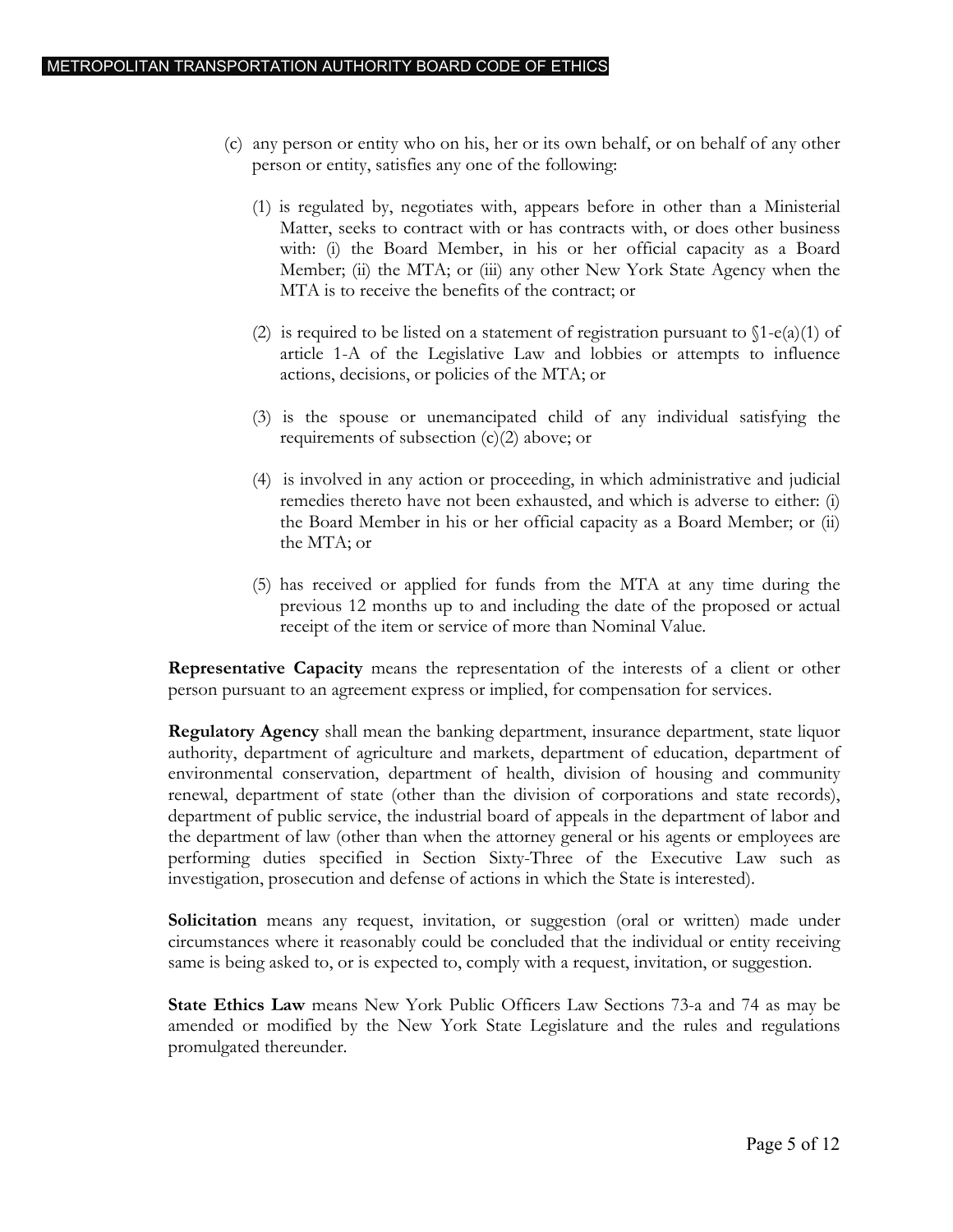#### **Section 1.02 Training**

<span id="page-7-0"></span>Under the Public Authorities Accountability Act of 2005, all new Board Members are required to participate in an orientation program to familiarize new members with their legal, fiduciary, financial, and ethical responsibilities. Existing Board Members are required to participate in continuing education regarding their ethical and fiduciary obligations.

Board Members must complete a comprehensive ethics training course within three months of becoming subject to the financial disclosure requirements of Public Officers Law Section 73-a and shall attend continuing ethics training every three years.

#### **Section 1.03 Ethics & Financial Disclosure Questions**

<span id="page-7-1"></span>All Board members are required to complete the Annual Statement of Financial Disclosure. Questions concerning the Annual Statement of Financial Disclosure may be directed to the Chairman, the MTA General Counsel, or the MTA Chief Compliance Officer, who may direct you to the Joint Commission on Public Ethics.

Any questions regarding this Code may be directed to the Chairman or to the MTA General Counsel, or the MTA Chief Compliance Officer. Any general question regarding the State Ethics Law may also be directed to the Joint Commission on Public Ethics.

### **Chapter 2: DUTIES**

#### <span id="page-7-2"></span>**Section 2.01 Confidentiality**

<span id="page-7-3"></span>The State Ethics Law requires Board Members to maintain the confidentiality of Confidential Information entrusted to them by the MTA and any other confidential information about the MTA that comes to them, from whatever source, in their capacity as Board Members, except when disclosure is authorized or legally mandated. A Board Member shall not use Confidential Information to further his or her own interest. Board Members are expected to maintain this confidentiality both while Board Members and after their services to the MTA have ended.

#### **Section 2.02 Compliance with Laws, Rules and Regulations**

<span id="page-7-4"></span>Board Members shall comply with all applicable laws, rules and regulations applicable to the MTA.

#### **Section 2.03 Encouraging The Reporting of Any Illegal or Unethical Behavior**

<span id="page-7-5"></span>Board Members shall encourage ethical behavior and take steps to ensure that the MTA: (a) encourages Employees to report violations of laws, rules, regulations or the MTA's Code of Ethics to appropriate personnel; and (b) encourages Employees to talk to supervisors, managers and other appropriate personnel when in doubt about the best course of action in a particular situation.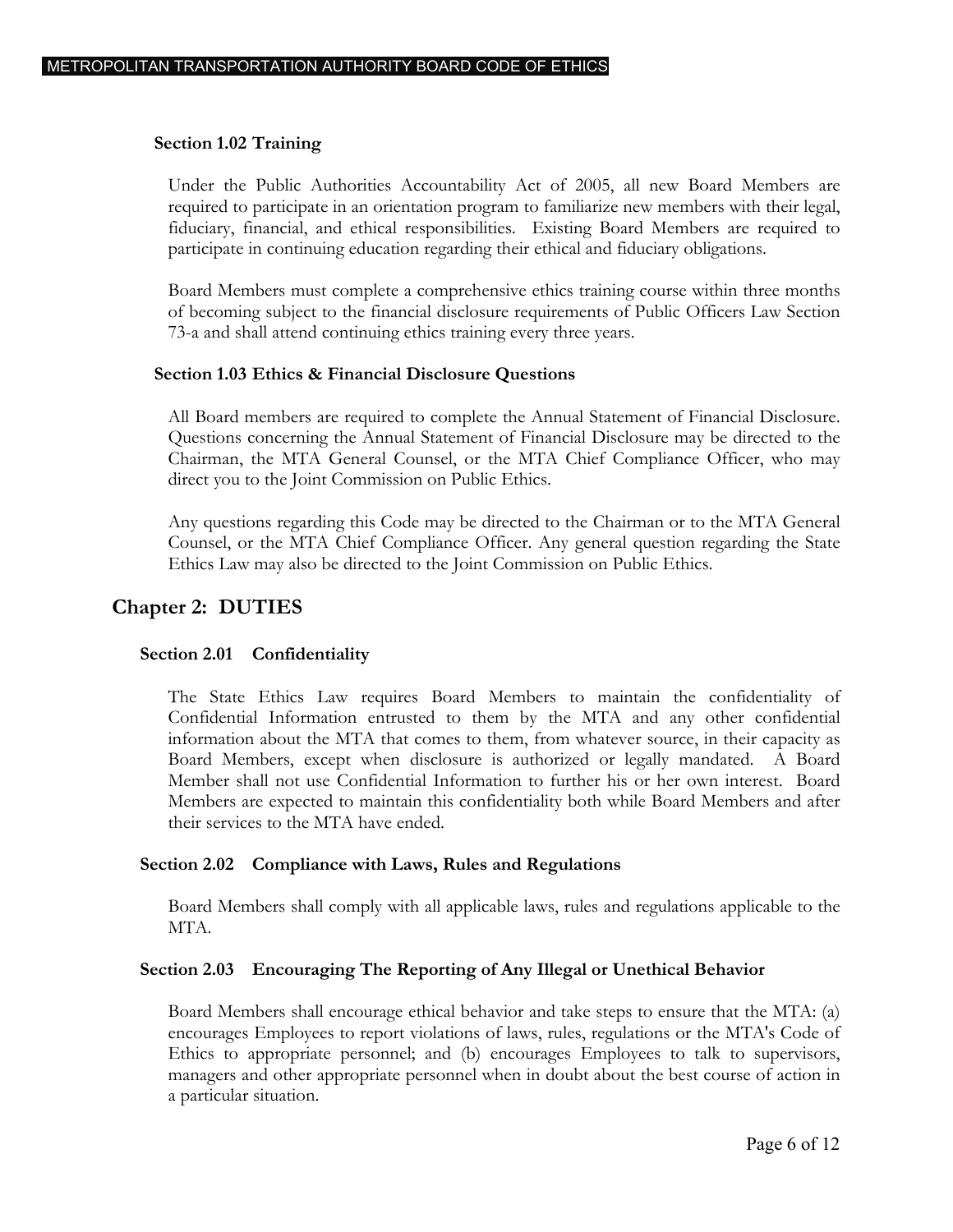#### **Section 2.04 Duty to Disclose**

<span id="page-8-0"></span>Board Members shall promptly report any violation or possible violation of this Code, as well as any actual or potential violation of laws, regulations, or policies and procedures to the Chairman or the Chairman of the Audit Committee.

#### **Section 2.05 Corporate Directorships or Board Memberships**

<span id="page-8-1"></span>In order to protect against conflicts of interest in violation of the State Ethics Law, Board Members should inform the Chairman or the Chairman of the Audit Committee prior to accepting a position as a director, officer, or board member of a corporation or charitable organization. The Chairman or Chairman of the Audit Committee, as the case may be, may direct the Chief Compliance Officer, as needed, to review the business of the company or organization to determine whether a conflict of interest exists between the MTA and the Company and to advise, as necessary, on steps to address any such conflict.

#### **Section 2.06 Law Firm and Other Professional Association**

<span id="page-8-2"></span>The State Ethics Law provides that Board members are not permitted to accept other employment that will impair the independence of judgment in the exercise of their official duties. Accordingly, Board Members should inform the Chairman or the Chairman of the Audit Committee prior to affiliating with a law firm, accounting firm or other business that provides services to the MTA. The Chairman or Chairman of the Audit Committee, as the case may be, may direct the Chief Compliance Officer, as needed, to determine whether a conflict of interest exists between the MTA and the Company and to advise, as necessary, on steps to address any such conflict.

### **Chapter 3: GIFTS, EVENTS, RECEPTIONS, AND MEALS**

#### <span id="page-8-3"></span>**Section 3.01 Gifts**

<span id="page-8-4"></span>The State Ethics Law provides that Board members should not by their conduct give reasonable basis for the impression that any person can improperly influence them or enjoy their favor in the performance of their official duties. In the Code of Ethics applicable to its employees, MTA has adopted a zero-tolerance policy for Gifts. The defined term "Gift" does not include items of truly nominal value. (See definitions of "Gifts" and "Items of Nominal Value"). Board members are required to adhere to the zero-tolerance policy on gifts, as contained in Section 2.01 of the MTA Code of Ethics.

As is the case with employees, Board Members may accept Gifts from employees of a Prohibited Source if these Gifts are reflective of a personal relationship independent of the relationship between the Prohibited Source and the MTA.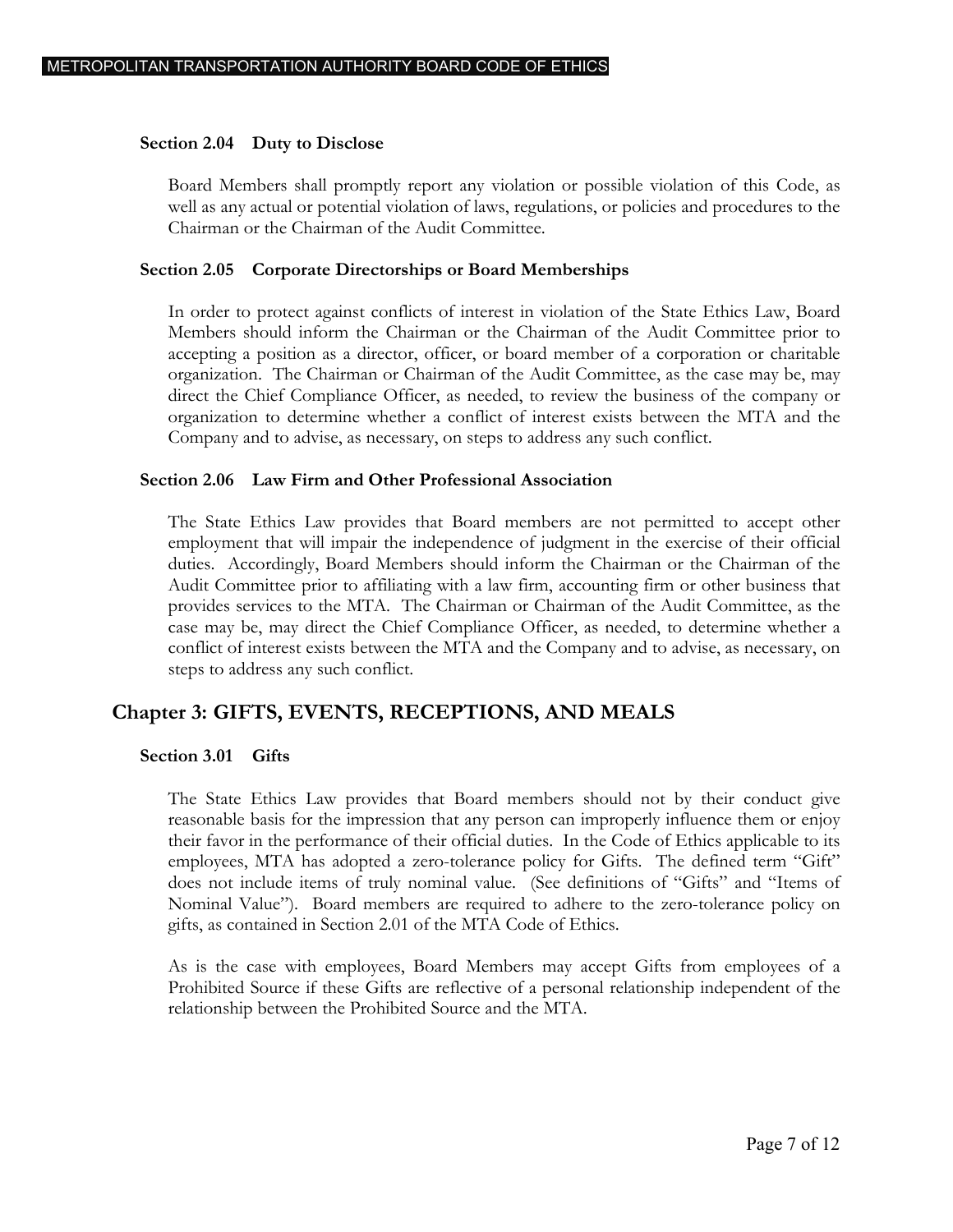#### **Section 3.02 Reporting Gift or Gift Offers**

<span id="page-9-0"></span>A Board Member to whom a Gift is offered or given arising out of his or her affiliation with MTA shall promptly report such offer or Gift either to the Chairman or to the Chairman of the Audit Committee. Board Members should promptly return Gifts to the person or entity giving the Gift.

#### **Section 3.03 Business Meals**

<span id="page-9-1"></span>It is possible that Board Members may receive invitations for business meals from Prohibited Sources. To the extent that those invitations arise out of the Board Member's affiliation with MTA, such invitations should be viewed with caution because acceptance of such invitations may create the impression that they can be improperly influenced in the performance of their official duties. Board Members may accept free, modest meals in the course of and for the purpose of conducting MTA Agency business at a Prohibited Source's facility or when attending a seminar or conference in connection with MTA business and meals or refreshments are provided to all participants.

#### **Section 3.04 Awards, Plaques and Honors**

<span id="page-9-2"></span>Awards and plaques publicly presented in recognition of a Board Member's service to the MTA may be accepted. However, Board Members should notify the Chairman or the Chairman of the Audit Committee prior to accepting such an award, plaque, or honor presented by a Prohibited Source. The Board Member or their designee(s) may attend functions sponsored and paid for by Prohibited Sources when attendance is related and appropriate to that attendee's official duties or when the purpose of attendance is the performance of a ceremonial or other function that is appropriate to that attendee's official duties with the MTA. In such cases, however, the Board Member shall provide advance written notice of such invitation to the Chairman or to the Chairman of the Audit Committee.

### **Chapter 4: CONFLICTS OF INTEREST AND POLITICAL ACTIVITIES**

#### <span id="page-9-3"></span>**Section 4.01 Financial or Business Interest**

<span id="page-9-4"></span>In order to preserve independence of judgment in the exercise of their official duties, Board Members shall not have any interest, financial or otherwise, direct or indirect, or engage in any business or transaction or professional activity or incur any obligation of any nature, or accept any non-governmental employment, which is in substantial conflict with the proper discharge of the Board Member's duties in the public interest.

#### **Section 4.02 Unwarranted Privileges**

<span id="page-9-5"></span>Board Members shall not use or attempt to use their official position to secure unwarranted privileges or exemption for the Board Member or others.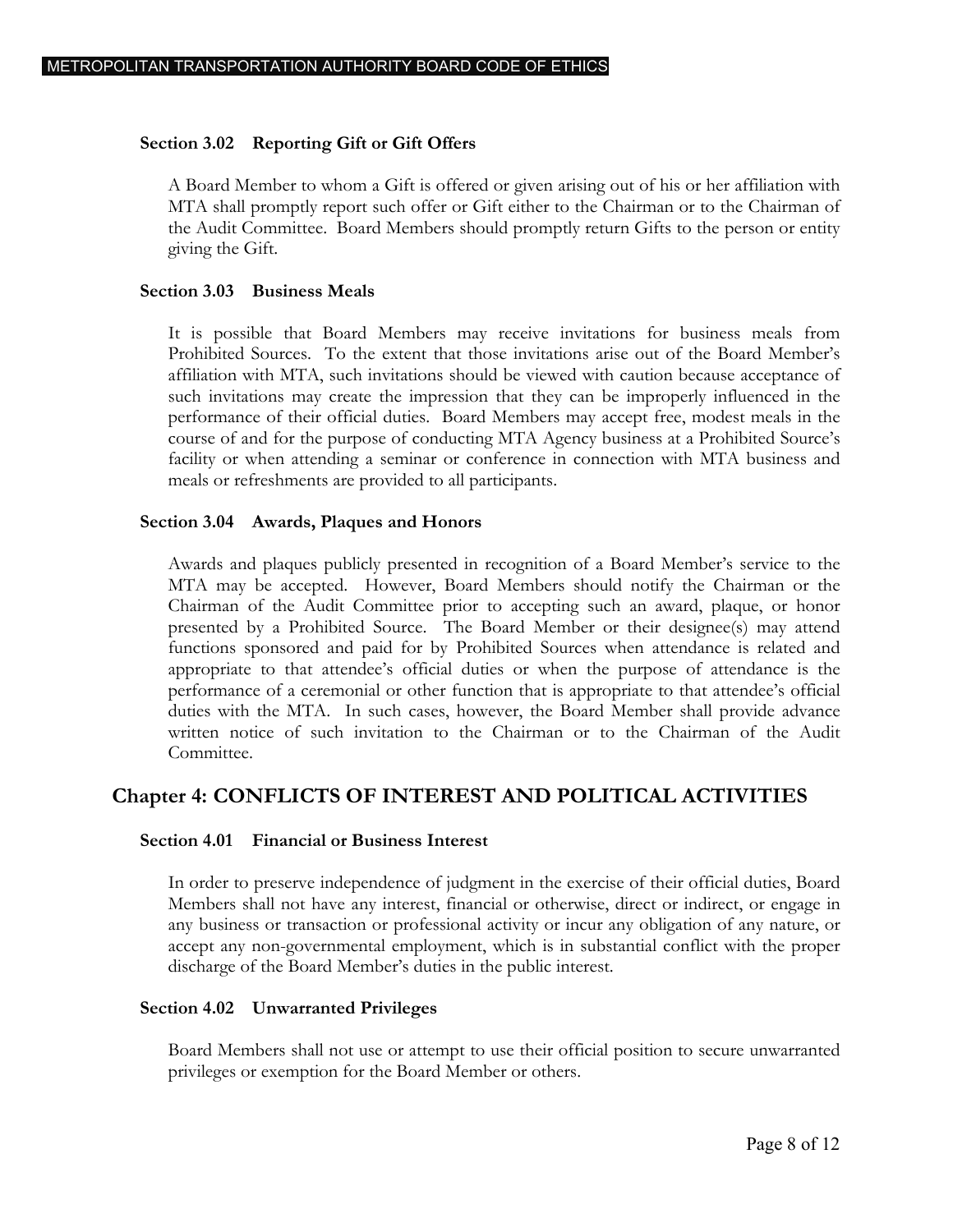#### **Section 4.03 Undue Influence**

<span id="page-10-0"></span>Board Members' conduct should not give reasonable basis for the impression that any person can improperly influence the Board Member or unduly enjoy the Board Member's favor in the performance of the Board Member's official duties, or that the Board Member is affected by the kinship, rank, position or influence of any party or person.

#### **Section 4.04 Course of Conduct**

<span id="page-10-1"></span>Board Members should endeavor to pursue a course of conduct which will not raise suspicion among the public that they are likely to be engaged in acts that are in violation of the Board Members' trust.

#### **Section 4.05 Recusal/Conflict of Interest**

<span id="page-10-2"></span>Board Members must not only avoid conflicts of interest with the MTA but also even the appearance of a conflict. If a Board Member believes he or she has an actual or potential conflict of interest with the MTA on a particular matter, or if the Board Member becomes aware that he or she has an actual or potential conflict of interest on a particular matter during a Committee or Board meeting, the Board Member shall promptly notify the Chairman of the Board or the Chairman of the Committee and shall immediately recuse themselves from further consideration of or action on such matter.

**NOTE**: **Recusal** requires that the Board Member not participate in any discussion, decision or vote by the Board or Committee that in any way relates to the matter that gives rise to the conflict of interest. Whenever practicable, the Board Member must leave the Board room until any discussion about the matter that gives rise to the conflict of interest has concluded.

#### **Section 4.06 Financial Interest**

<span id="page-10-3"></span>No Board Member or firm or association of which such Board Member is a member, or corporation, ten per cent or more of the stock of which is owned or controlled directly or indirectly by such Board Member, shall sell any goods or services to the MTA, unless such goods or services are provided pursuant to an award of contract after public notice and competitive bidding or after a competitive request for proposal process. For the purposes of this paragraph, the term "services" shall not include employment as an employee.

This paragraph shall not preclude a firm, association or corporation from selling goods or services to the MTA if the interested Board Member did not participate in any way on behalf of any party in the bidding, solicitation or negotiation process, does not share in the net revenues derived from that sale and does not participate in the decision to award the contract.

Except as permitted above, no Board Member shall be in any way or any manner interested, directly or indirectly, in any contract made by the MTA.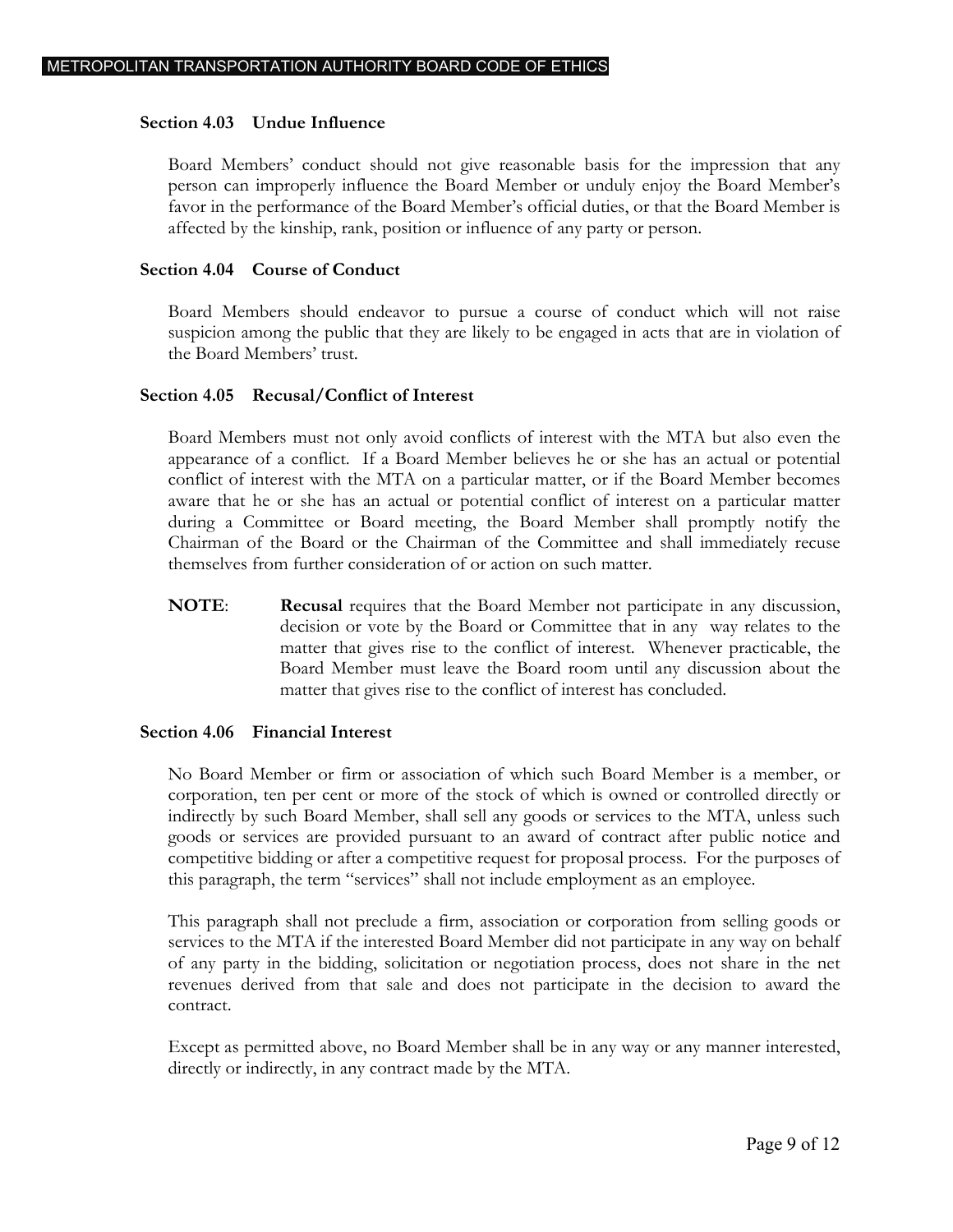No Board Member, pursuant to Executive Order, may make or offer to make any monetary contribution to the campaign of the Governor, or to any political campaign committee organized by or for the specific benefit of the Governor.

No Board Member may request or demand that any other person make or offer to make any monetary contribution to the campaign of the Governor, or to any political campaign committee organized by or for the specific benefit of the Governor.

#### **Section 4.07 Compensation**

<span id="page-11-0"></span>No Board Members, other than in the proper discharge of official duties as a Board Member of the MTA or as an officer or employee of a federal, state or local government or agency, shall receive, directly or indirectly, or enter into any agreement, express or implied, for any compensation for the appearance or rendition of services by the Board Member or another in relation to any case, proceeding, application or other matter before the MTA.

A Board Member who is a member, associate, retired member, of counsel to, or shareholder of, any firm, association or corporation which is appearing or rendering services, with or without compensation, in connection with any matter before, or transacting any business with, the MTA shall not communicate as to the merits of such cause with an officer (including another Board Member) or employee of the MTA, without first disclosing the nature and extent of his or her interest in the matter before, or business being transacted with, the MTA.

#### **Section 4.08 Appearance before MTA**

<span id="page-11-1"></span>A Board Member may appear before the MTA (i) in a representative capacity on behalf of an employee organization, a federal, state or local government or agency, or a transportation advocacy organization or (ii) in connection with a ministerial action.

#### **Section 4.09 Nepotism in Hiring and Contracting**

<span id="page-11-2"></span>No person who has served as a Board Member shall take part in any hiring or employment decision relating to a family member. If such matter arises, the Board Member must notify the Chairman and recuse themselves from any discussions or decisions related to that matter.

No person who has served as a Board Member shall take part in any contracting decision: (1) relating to a family member: or (2) relating to any entity in which a family member is an officer, director or partner, or in which a family member owns or controls 10% or more of the stock of such entity. If such matter arises, the Board Member must notify the Chairman and recuse themselves from any discussions or decisions related to that matter.

#### <span id="page-11-3"></span>**Section 4.10 Prohibition Against the Use of MTA Property**

MTA supplies, equipment, computers, personnel, and other resources may not be utilized for non-governmental purposes, including for personal purposes or for outside activities of any kind. This prohibition includes but is not limited to the following:

a) Official stationery may not be used for non-governmental purposes, nor may MTA resources be used to mail personal correspondence. The designation "personal" on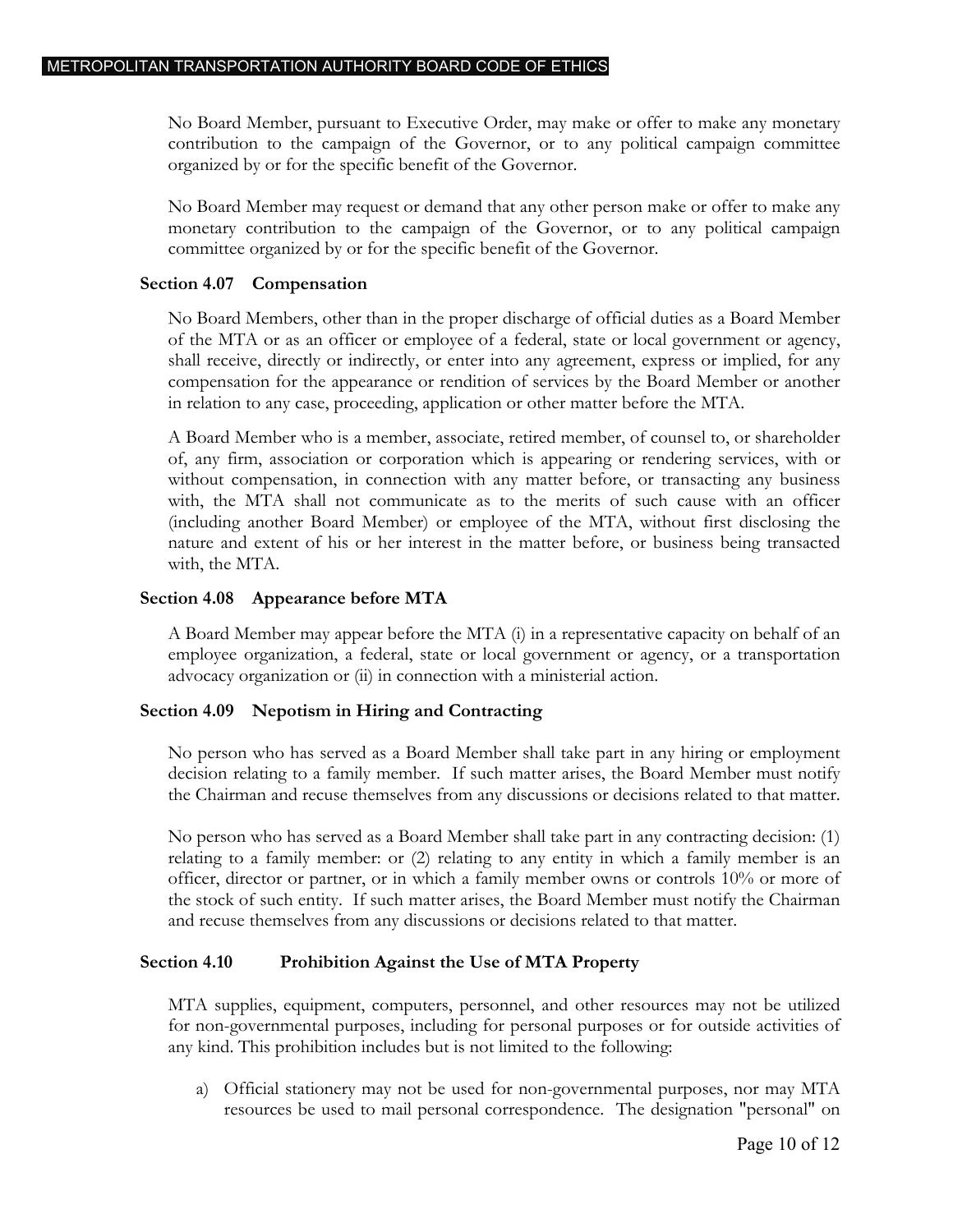MTA stationery means only that the contents are meant for the personal viewing of the addressee and not that the sender is acting unofficially. All letters and other written materials printed on such official stationery are considered official, and thus the designation "unofficial" has no meaning and may not be used.

- b) Under no circumstances may MTA mail, postage, internal office mail, or inter-city couriers be used for non-governmental purposes.
- c) MTA telephones may not be used for non-governmental long-distance calls, except for toll-free calls, collect calls, and calls billed to a personal telephone number. MTA telephones may be used for incidental and necessary personal local calls that are of limited number and duration and do not conflict with the proper exercise of the duties of the Board Member.
- d) MTA computers may be used for incidental and necessary personal purposes, such as sending personal electronic mail messages, provided that such use is in a limited amount and duration and does not conflict with the proper exercise of the duties of the Board Member.
- e) No Board Member shall use the MTA's name, their official title, position or authority in any fundraising activity unless authorized by MTA's Chief Compliance Officer. Authorization may be granted only if the fundraising is in furtherance of the MTA's mission and does not create an appearance of or any actual conflict of interest. A Board Member may engage in fundraising in a personal capacity provided they do not use their title, position or authority to further their fundraising activities and do not personally solicit funds from MTA employees or from persons known to the Board Member to be a Prohibited Source.

#### <span id="page-12-0"></span>**Section 4.11 Political Activities**

- a) Consistent with this Code, Board Members are free to participate in the political process but there must be a clear separation between their political activities and the discharge of their duties as Board Members.
- b) Board Members shall not serve as: (1) officers of any political party or political organization or (2) members of any political party committee, including political party district leaders or as members of a political party national committee. "Political organization" means any organization affiliated with a political party but does not include a judicial nominating committee, an organization supporting a particular cause with no partisan activities, a campaign or fundraising committee, or serving as a delegate to a state or national party convention.
- c) A Board Member interested in running for elective office shall give notice of his or her intentions to the Chairman so that we may determine whether, and upon what conditions, seeking elective public office would be consistent with the ethics laws and regulations. In advance of running as a candidate in any election, the provisions of the Hatch Act should also be evaluated to determine whether such a candidacy is permitted under its terms.